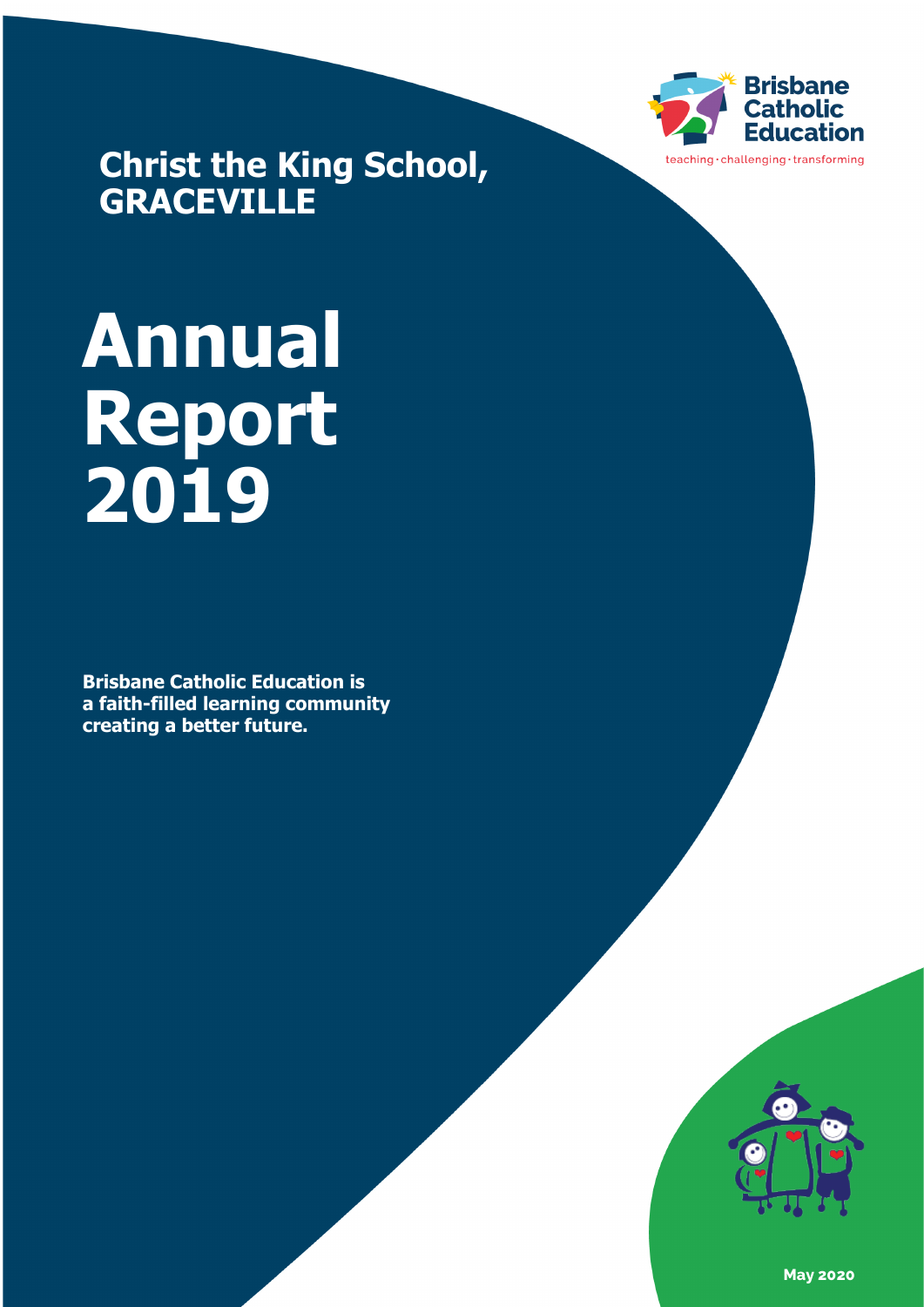# Contact information

| <b>School</b>         | Christ the King School                   |
|-----------------------|------------------------------------------|
| <b>Postal address</b> | 7 Randolph Street, GRACEVILLE, QLD, 4075 |
| <b>Phone</b>          | $(07)$ 3379 7872                         |
| <b>Email</b>          | pgraceville@bne.catholic.edu.au          |
| School website        | www.ctk.qld.edu.au                       |
| <b>Contact Person</b> | Trudy Walsh - Principal                  |

## **Principal's foreword**

The 2019 Annual Report presents information for reporting requirements and informs the wider community of our school's operations and achievements through the year. The report includes information on the school's profile, curriculum delivery, social climate, school funding, workforce composition and student performance.

#### **School progress towards its goals in 2019**

We are pleased to have been able to meet our goals as shown in the table below.

Our Vision and Mission Statement has been published and is visible in classrooms and around the school. We refer to this statement to inform decision making.

All teachers at CTK have begun engagement with the Relationships and Sexuality Education (RSE) curriculum and have attended professional development together with other schools.

Collaborative practice continues to be a focus for Christ the King Staff.

We are pleased to see that our continued use of effective and expected practices has led to improved writing results across the school.

School attendance has shown improvement with community support.

| <b>Goal</b>                                                                     | <b>Progress</b> |
|---------------------------------------------------------------------------------|-----------------|
| By the end of Term 1, 2019 the school's Vision and Mission statement will be    | Achieved        |
| visible and inform decision making in our strategic planning of strong catholic |                 |
| identity, excellent learning and teaching and building a sustainable future     |                 |
| By the end of 2019, staff will engage with the RSE Framework                    | Achieved        |
| By the end of Term 1 2019, staff will be provided with professional             | Achieved        |
| development in collaborative practice                                           |                 |
| By the end of 2019 we will have continued with the use of effective and         | Achieved        |
| expected practices across all year levels to improve writing so that 95% of     |                 |
| students in years 5 and 6, 90% of students in year 4 and 85% of students in     |                 |
| year 3 will be within the 20 -24 band of the writing analysis tool.             |                 |
| By the end of 2019, we will have engaged with the school communities on         | Achieved        |
| the importance of attendance.                                                   |                 |

#### **Future outlook**

The explicit improvement agenda for 2020 will focus on gaining improvements in:

#### **1. Strong Catholic Identity**

Staff formation plan to embed staff understanding of the school charism

Focusing Direction: Professional development investigating Presentation Charism

Collaborative Cultures: Whole staff writing of Charism support materials

Securing Accountability: Make public our charism and shared language around charism

Deepening Learning: Staff professional learning to deepen learning and active use of the charism across school life and practices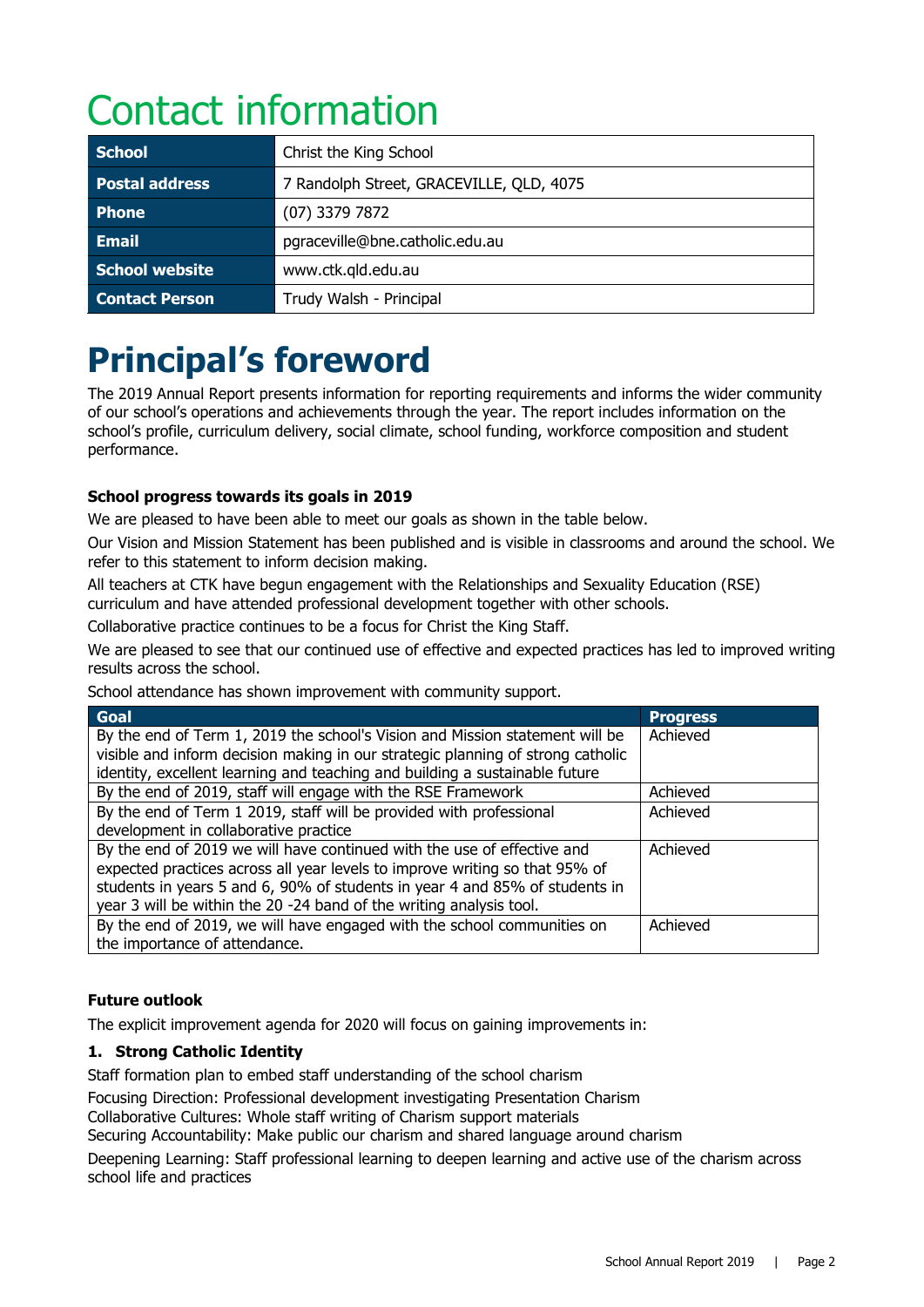#### **2. Excellent Learning and Teaching**

Expand use of Model of Pedagogy and Review and Response Process – collaborative and consistent practice using a Maths focus

Focusing Direction: Use of a collaborative coach with staff, Review and respond pedagogical practice – collaboratively, Focused Model of Pedagogy, Maths teaching and learning.

Collaborative Cultures: Use of collaborative practices to monitor teaching and learning.

Securing Accountability: Use maths monitoring tools to gather and inform next steps, Consistent use of Model of Pedagogy across planning and teaching.

Deepening Learning: Use the maths data to reflect on and inform next steps and individual student learning, build staff capacity to reflect and evaluate teaching and learning planning.

#### **3. Building a Sustainable Future**

Creating Professional learning community to plan and share practice

Focusing Direction: Develop a clear strategy to engage teachers in sharing learnings from goal setting process.

Collaborative Cultures: Providing goal setting and reflection opportunities (coaching/mentoring)

Securing Accountability: Sharing and discussing learnings and reflections with team members

Deepening Learning: Build staff capacity to collaboratively reflect on practice and evaluate effective change.

### **Our school at a glance**

#### **School profile**

Christ the King School is a Catholic school administered through Catholic Education Archdiocese of Brisbane.

**Coeducational or single sex:** Coeducational **Year levels offered in 2019:** Primary

#### **Student enrolments for this school:**

|      | Total | <b>Girls</b> | <b>Boys</b> | <b>Aboriginal and</b><br><b>Torres Strait</b><br><b>Islander</b><br>students |
|------|-------|--------------|-------------|------------------------------------------------------------------------------|
| 2019 | 239   | 133          | 106         |                                                                              |

Student counts are based on the Census (August) enrolment collection.

#### **Characteristics of the student body**

Christ the King is a co-educational facility. Our school offers classes from Prep to Year 6 with students ranging in age from 5 to 12. Our students come from diverse backgrounds and we cater for children with a wide range of skills and abilities. Students are drawn from the western suburbs of Brisbane including Chelmer, Graceville, Sherwood, Corinda, Oxley, Rocklea, and Seventeen Mile Rocks. As we are a catholic school, the religious background of our school is mainly Catholic. We also have families from other Christian denominations and a small number of families from other world faith traditions. Our students enjoy the many facilities offered within the western suburbs and are active in local sporting clubs and community groups. Students typically transition to Ambrose Treacy College, Brigidine College, St Joseph's College Gregory Terrace, All Hallows College, St Peter's College and Our Lady's College Annerley.

#### **Curriculum delivery**

#### **Approach to curriculum delivery**

#### **We establish a positive learning environment**

- Establish a positive classroom environment as a precondition for successful learning
- Attend to the student-teacher relationship such that students view the classroom climate as demonstrating care, relational trust, cooperation, respect, team skills.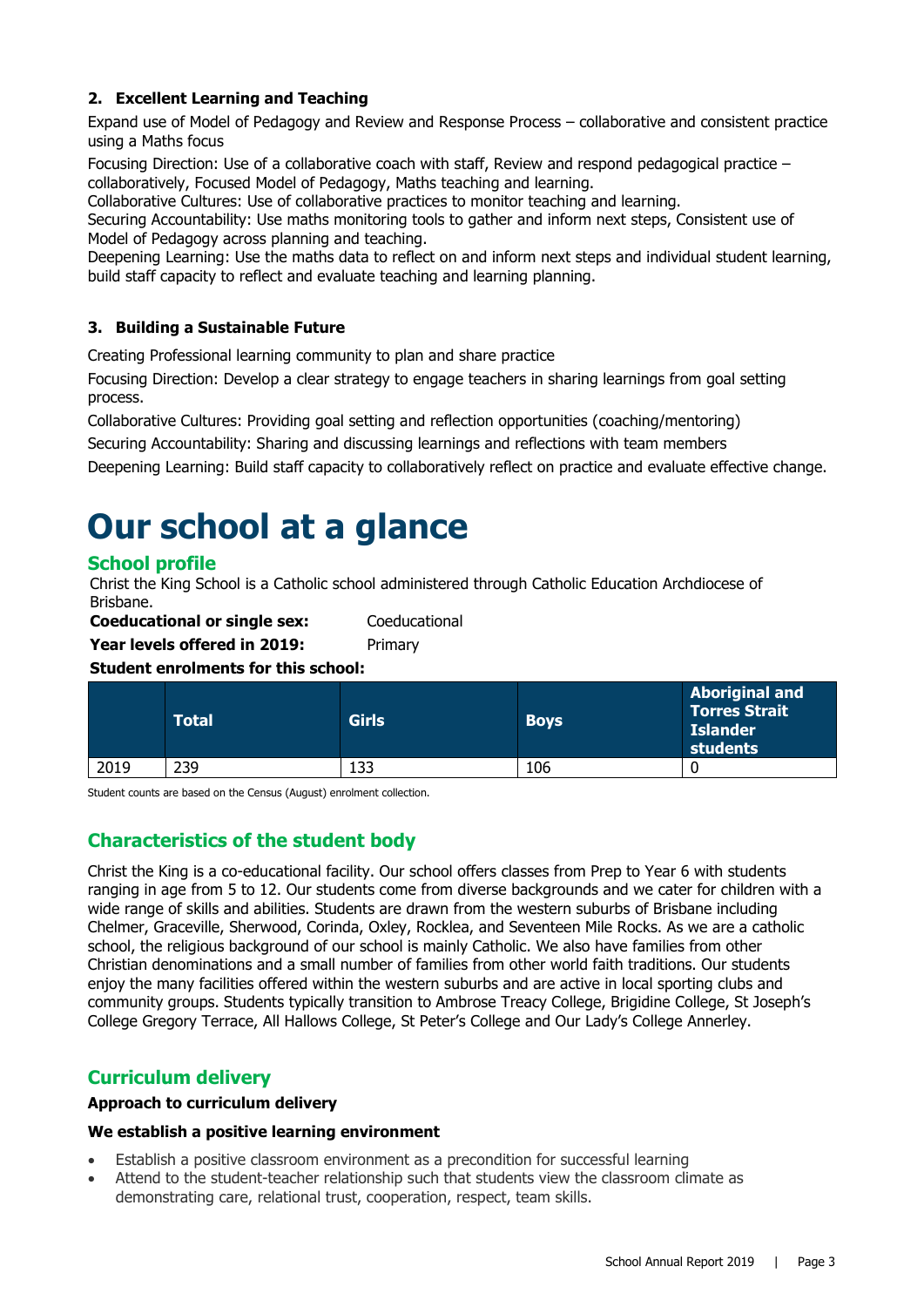- Establish a culture of risk taking where students learn to welcome, accept and use errors and mistakes to move learning forward.
- Establish goal-directedness, positive interpersonal relationships and social support such that everyone learns.
- Provide appropriate challenge and opportunity for students so that all students experience success in their learning.

#### **We identify progress, prior achievement and development of learners and their learning**

- Establish a positive classroom environment as a precondition for successful learning
- Attend to the student-teacher relationship such that students view the classroom climate as demonstrating care, relational trust, cooperation, respect, team skills.
- Establish a culture of risk taking where students learn to welcome, accept and use errors and mistakes to move learning forward.
- Establish goal-directedness, positive interpersonal relationships and social support such that everyone learns.
- Provide appropriate challenge and opportunity for students so that all students experience success in their learning.

#### **We plan to accelerate the cognitive levels of all students**

- Plan to accelerate the cognitive level/s of each student to progress towards the learning intention.
- Plan for both instruction and intervention to move each student's learning forward:

#### **We recognise the attributes students to the classroom**

Identify attitudes and dispositions students bring that will have an influence on engagement and success related to the learning

#### **Co-curricular activities**

- Camp:The CTK Sequential Camp Program is one of the many extra programs the school has on offer. It is an integral and eagerly anticipated part of the Years 5-6 curriculum integrating learning in several key learning areas. It provides our older students with an invaluable experience to explore, extend and affirm their social and physical skills.
- Sport: Together with the classroom component children are provided with a developmental skills program in a variety of sports;
	- $\circ$  Interschool Sports 20 weeks across the year for students in Years 5-6;
	- o School Carnival and Representative Sport Athletics, Cross Country, Swimming, Swimming Lessons (1 - Year 6),
	- o District Trials.
- Community events included
	- o Family Fun Run,
	- o Harmony Day, NAIDOC,
	- o Discos,
	- o Walk and Wheel Safely to School
	- o Welcome Night,
	- $\circ$  School and Parish Community Fete.
- The Arts:
	- $\circ$  DDJ, a private company, coordinates the CTK Instrumental Music Program,
	- o Choir,
	- o School music,
	- o Hip hop dance sessions
	- o Speech and drama classes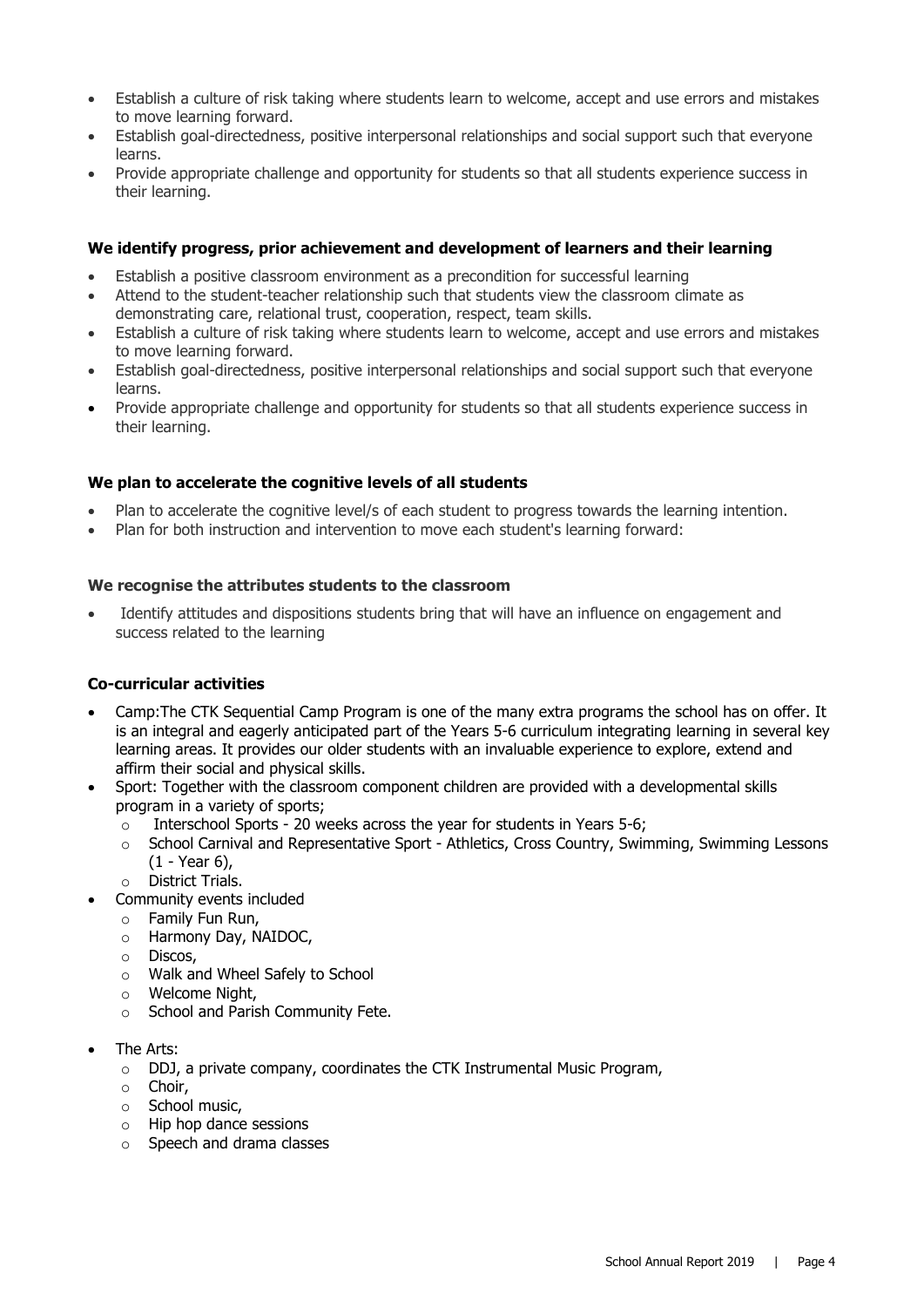- o CTK Talent Quest,
- o End of Year Concert.
- Student Wellbeing:
	- o Mini Vinnies Social Justice Group,
	- o Buddy groups,
	- o Pastoral Care groups.
- Academic Extension:
	- o Environmental and Sustainability Group,
	- o Maths Olympiad,
	- o Classroom enrichment program.

#### **How information and communication technologies are used to assist learning**

Students live in a rapidly changing technological world. Information and communication technology (ICT), including hardware and personal digital devices, software, and systems that manage, store, process, create, produce and communicate information, has become an important part of everyday life. The integration of ICT capabilities in teaching, learning and assessment can lead to enhanced outcomes for students, and:

- support the interactive process of teaching, learning and assessment
- develop the knowledge, skills, understanding, attitudes and behaviours to assist students to live and work successfully in the 21st century

#### **Social climate**

#### **Overview**

At CTK we provide a positive, safe learning environment within which we assist the growth and development of each child. This environment is achieved:

- By being available when a child needs help, care or attention
- By encouraging children and reinforcing positive behaviour and success
- By ensuring that classroom and lunch-time activities are safe and adequately supervised
- By creating a stimulating environment for children that provides opportunities for challenging exploration, skill development, discovery and experimentation and
- By having high expectations of all children. Bullying is dealt with immediately and firmly at CTK because it is unacceptable behaviour that is incongruent with the values of the school. Where an incident occurs it is used as a learning opportunity for all involved.

#### **BCE Listens Survey - Student satisfaction**

| <b>Performance measure</b>                                                                                                      |       |
|---------------------------------------------------------------------------------------------------------------------------------|-------|
| Percentage of students who agree# that:                                                                                         | 2018  |
| At my school, I can express my beliefs                                                                                          | 89.7% |
| My school encourages all students to participate in spiritual and religious activities and<br>projects outside of the classroom | 95.1% |
| Religious Education at my school is interesting and engaging                                                                    | 75.0% |
| I see school staff practising the values and beliefs of my school                                                               | 98.3% |
| My school looks for ways to improve                                                                                             | 96.4% |
| Students at my school are encouraged to voice their concerns or complaints                                                      | 92.9% |
| Teachers treat students fairly at my school                                                                                     | 85.2% |
| Teachers recognise my efforts at school                                                                                         | 86.4% |
| I feel safe at school                                                                                                           | 98.3% |
| My school helps me to respect the needs of others                                                                               | 98.2% |
| I am happy to be at my school                                                                                                   | 91.5% |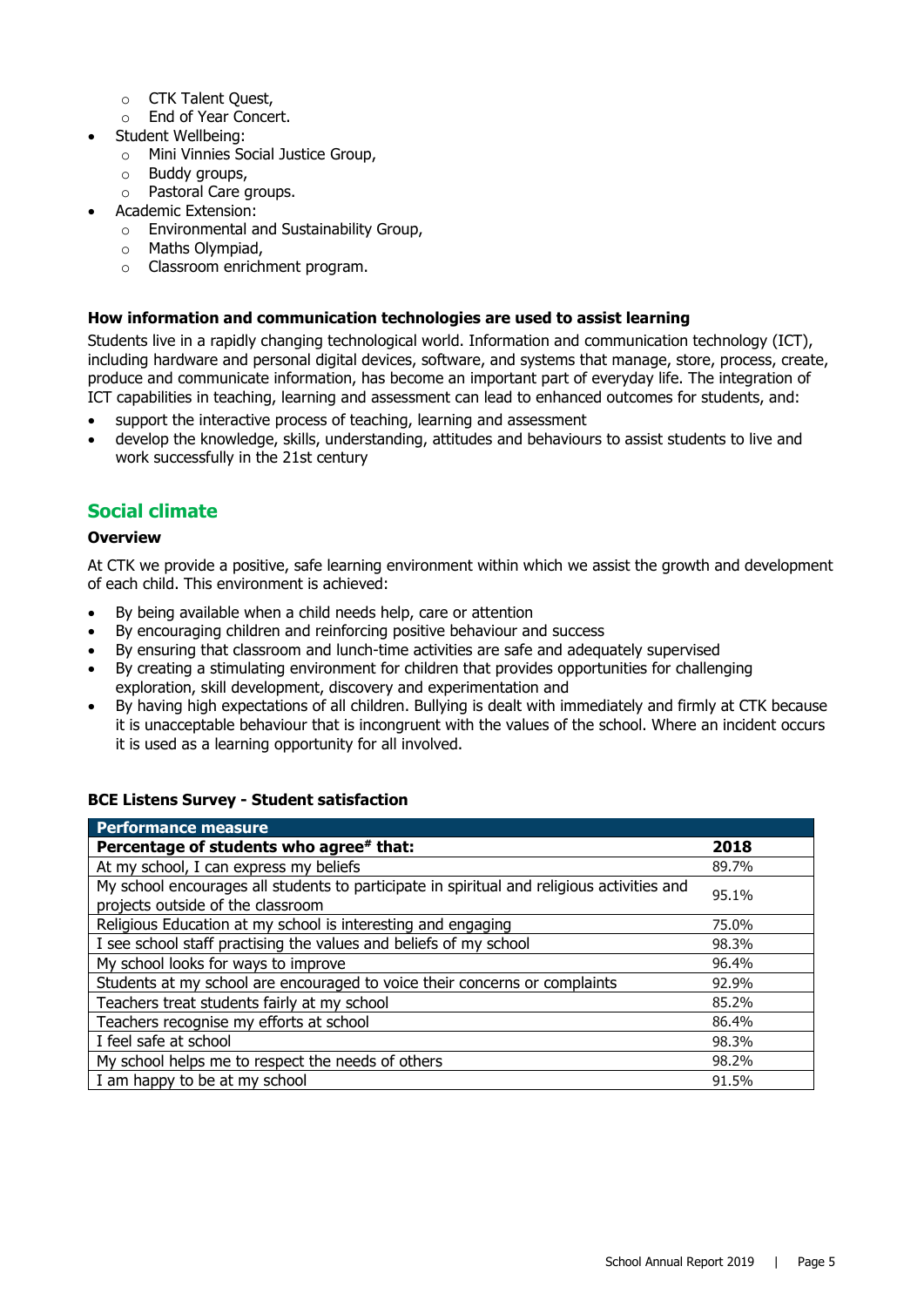#### **BCE Listens Survey - Parent satisfaction**

| <b>Performance measure</b>                                                      |        |
|---------------------------------------------------------------------------------|--------|
| Percentage of parents/carers who agree# that:                                   | 2018   |
| This school helps my child to develop their relationship with God               | 97.9%  |
| My child is encouraged to participate in spiritual and religious activities and | 95.2%  |
| projects outside of the classroom                                               |        |
| Religious Education at this school is comprehensive and engaging                | 100.0% |
| I see school staff practising the values and beliefs of the school              | 95.7%  |
| This school looks for ways to improve                                           | 79.2%  |
| The school is well managed                                                      | 85.1%  |
| My child is making good progress at this school                                 | 85.4%  |
| This school is a safe place for my child                                        | 95.8%  |
| This school helps students respect the needs of others                          | 95.8%  |
| Teachers and staff are caring and supportive                                    | 95.7%  |
| Teachers at this school expect my child to do their best                        | 94.1%  |
| Teachers and staff relate to students as individuals                            | 97.9%  |
| The teachers help my child to be responsible for their own learning             | 91.8%  |
| My child is motivated to learn at this school                                   | 94.0%  |
| I can talk to my child's teachers about my concerns                             | 94.1%  |
| This school offers me opportunities to get involved in my child's education     | 96.1%  |
| My child's learning needs are being met at this school                          | 73.5%  |
| I am happy with my decision to send my child to this school                     | 87.5%  |

#### **BCE Listens Survey - Staff satisfaction**

| <b>Performance measure</b>                                                                 |        |
|--------------------------------------------------------------------------------------------|--------|
| Percentage of staff who agree# that:                                                       | 2018   |
| This school helps me to develop my relationship with God                                   | 96.2%  |
| My school encourages all students to participate in spiritual and religious activities and | 100.0% |
| projects outside of the classroom                                                          |        |
| Religious Education at this school is comprehensive and engaging                           | 100.0% |
| I see school staff practising the values and beliefs of this school                        | 96.2%  |
| This school is well managed                                                                | 92.3%  |
| My concerns are taken seriously by the school                                              | 92.0%  |
| This school is a safe place to work                                                        | 100.0% |
| This school has an inclusive culture                                                       | 96.2%  |
| This school has a culture of striving for excellence                                       | 100.0% |
| All my students know I have high expectations of them                                      | 100.0% |
| I am proud to be a member of this school                                                   | 100.0% |
| Overall, I am happy with my decision to work at this school                                | 100.0% |

# 'Agree' represents the percentage of respondents who Somewhat Agree, Agree or Strongly Agree with the statement.  $DW = Data$  withheld to ensure confidentiality.

#### **Family and community engagement**

One of the great strengths of CTK is the level of community spirit and parent involvement in the school. Our school welcomes parent enthusiastic participation. The following avenues exist for parents who like to get their hands dirty:

- Attend parent/teacher meetings
- Play an active role in the Parents and Friends Association or other parent groups;
- Attend school Masses and Liturgies
- Attend the many and varied social events that are organised throughout the year Volunteer your services in the following ways
- Provide assistance in the library
- Take small groups of children or individuals for reading
- Use your skills to help in the classroom or on class excursions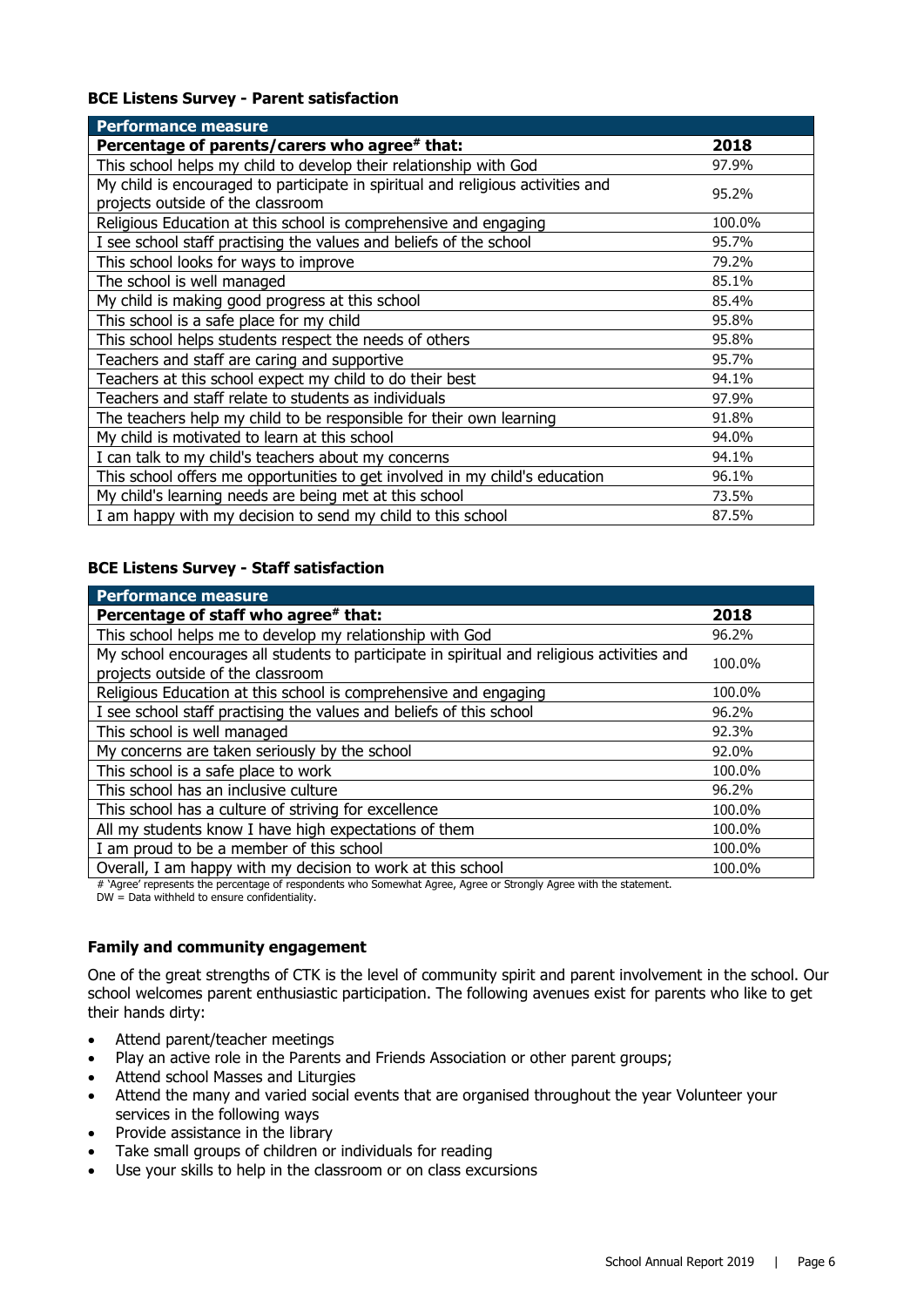#### **Environmental footprint**

#### **Reducing the school's environmental footprint**

This is the first year of reporting on the school's electricity usage. Responsible energy usage supports the school's efforts towards a living response to Pope Francis' Encyclical Laudato Si' Care for our Common Home.

The challenges for action on energy are increasing because of the mounting pressure to expand the use of air-conditioning, while energy costs continue to rise. The ecological consequences of non-renewable resources are increasingly evident. Furthermore, the mandate and direction of the Papal Encyclical Laudato Si' to care for our common home demands the need for a tangible plan of action and Catholic leadership.

This situation drove the engagement of a multi-specialist team to develop a Living Laudato Si' Energy Reduction and Management Plan (LLS ERaMP) for Christ the King School.

The work involved consultations with the school leadership team; site audits of buildings, landscape, and energy plant; followed by detailed quantitative analysis of air-conditioning systems, lighting, energy efficiency and solar PV.

Importantly the analysis and recommendations cover both changes of operational practice and use of technology. The recommendations for long-term implementation include:

- Increase landscaping and tree canopy around areas covered with synthetic turf and with synthetic shade sails to reduce the heat-island effect and lower the cooling load of buildings.
- Implement modifications to improve ventilation and light within buildings and improve insulation levels.
- Upgrade lighting.
- Adopt leading options for air-conditioning.
- Implement Solar PV and integrated energy management.
- Develop a waste management system.
- Define a plan for rainwater and groundwater harvesting

| <b>Environmental footprint indicators</b> |                           |
|-------------------------------------------|---------------------------|
| Years                                     | <b>Electricity</b><br>kWh |
| 2019                                      | 79471                     |

#### **School funding**

#### **School income broken down by funding source**

School income, reported by financial year accounting cycle using standardized national methodologies and broken down by funding source is available via the [My School](http://www.myschool.edu.au/) website.

#### **How to access our income details**

- 1. Click on the My School link [http://www.myschool.edu.au/.](http://www.myschool.edu.au/)
- 2. Enter the school name or suburb of the school you wish to search.

| Find a school<br><b>Search website</b> |              |                    |              |              |              |
|----------------------------------------|--------------|--------------------|--------------|--------------|--------------|
| Search by school name or suburb        |              |                    |              |              | Go           |
| <b>School sector</b>                   | $\checkmark$ | <b>School type</b> | $\checkmark$ | <b>State</b> | $\checkmark$ |

3. Click on 'View School Profile' of the appropriate school to access the school's profile.

**View School Profile** 

4. Click on 'Finances' and select the appropriate year to view the school financial information.

School profile **NAPLAN** Attendance Finances VET in schools Senior secondary Schools map

Note: If you are unable to access the internet, please contact the school for a hard copy of the school's financial information.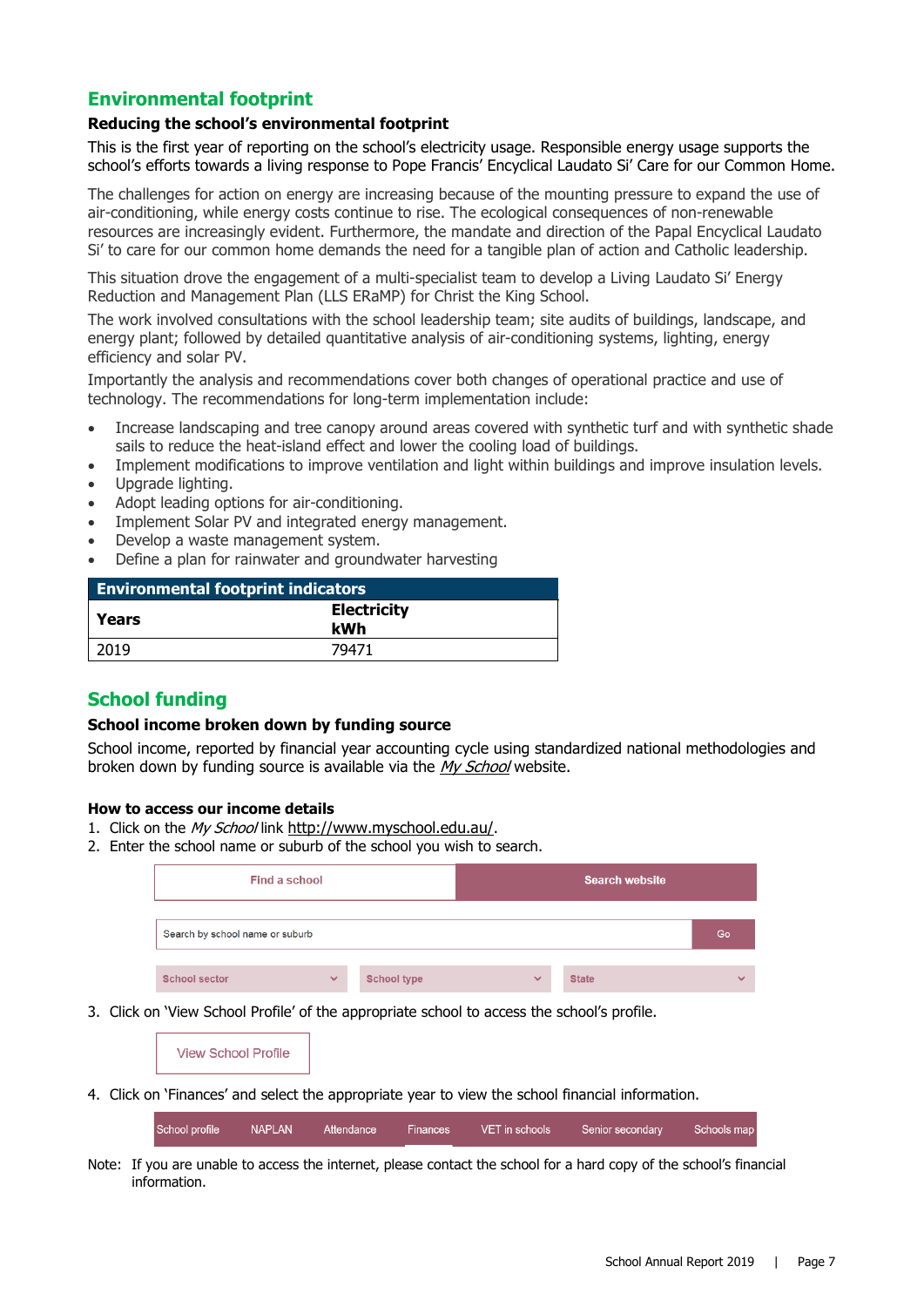# **Our staff profile**

#### **Workforce composition**

| <b>Description</b>           | <b>Teaching Staff</b> | Non-Teaching Staff |
|------------------------------|-----------------------|--------------------|
| Headcount                    | 24                    |                    |
| <b>Full-time Equivalents</b> | 16.25                 | 6.6                |

#### **Qualifications of all teachers\***

| <b>Highest level of qualification</b> | <b>Number of classroom teachers and school</b><br>leaders at the school |
|---------------------------------------|-------------------------------------------------------------------------|
| Doctorate                             |                                                                         |
| Masters                               |                                                                         |
| Graduate diploma etc.**               |                                                                         |
| Bachelor degree                       | 12                                                                      |
| Diploma                               |                                                                         |
| Certificate                           |                                                                         |

\*Teaching staff includes School Leaders

\*\*Graduate diploma etc. includes graduate diploma, bachelor honours degree, and graduate certificate.

#### **Professional development**

#### **Expenditure on and teacher participation in professional development**

The total funds expended on teacher professional development in 2019 were \$**50000**.

The major professional development initiatives are as follows:

- Joint professional Development sessions with St Joseph's, Corinda on the Relationship and Sexuality Framework
- Collaborative practices mentoring and coaching as well as planning sessions
- Technology practices and tools to improve teaching and learning

The proportion of the teaching staff involved in professional development activities during 2019 was 100%.

#### **Staff attendance and retention**

| Average staff attendance                                              |           |
|-----------------------------------------------------------------------|-----------|
| <b>Description</b>                                                    | <b>OA</b> |
| Staff attendance for permanent and temporary staff and school leaders | 96.8%     |

#### **Proportion of staff retained from the previous school year.**

From the end of the previous school year, 93% of staff was retained by the school for the entire 2019.

### **Performance of our students**

#### **Student attendance**

| <b>Description</b>                                                                | $O_{\mathsf{m}}$ |
|-----------------------------------------------------------------------------------|------------------|
| The overall attendance rate* for the students at this school                      | 92.4%            |
| Attendance rate for Aboriginal and Torres Strait Islander students at this school | $0.0\%$          |

| Average attendance rate per year level |       |                                |       |  |  |  |
|----------------------------------------|-------|--------------------------------|-------|--|--|--|
| Prep attendance rate                   |       | 93.2%   Year 4 attendance rate | 89.7% |  |  |  |
| Year 1 attendance rate                 |       | 92.2%   Year 5 attendance rate | 92.4% |  |  |  |
| Year 2 attendance rate                 |       | 91.3%   Year 6 attendance rate | 94.6% |  |  |  |
| Year 3 attendance rate                 | 93.9% |                                |       |  |  |  |

\*The student attendance rate is generated by dividing the total of full-days and part-days that students attended, and comparing this to the total of all possible days for students to attend, expressed as a percentage.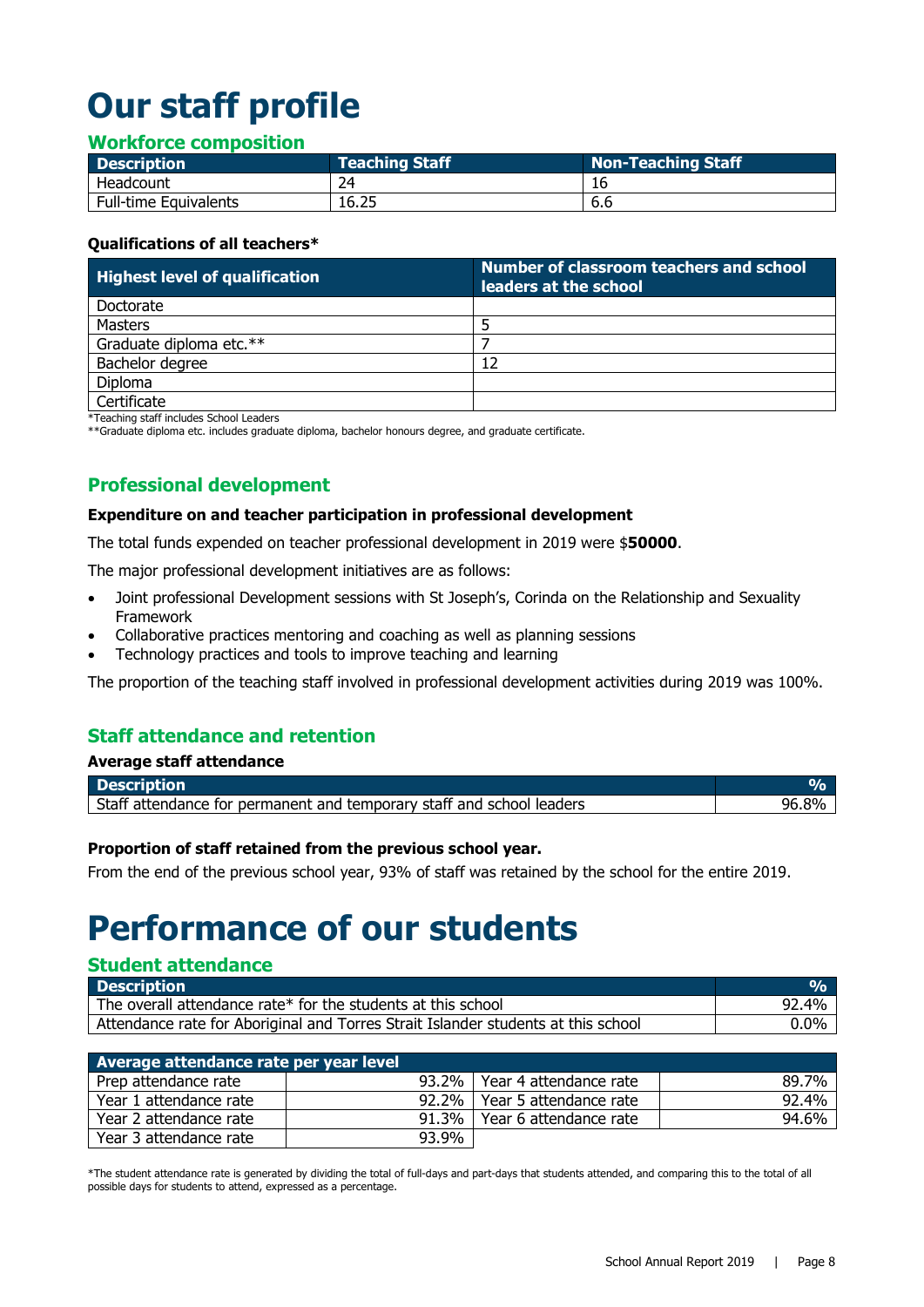The overall student attendance rate in 2019 for all Brisbane Catholic Education schools across years Prep-6 was 91.9%.

#### **Description of how non-attendance is managed by the school**

At Christ the King School we use the following to manage student attendance:

- An established positive school culture with a welcoming, safe and supportive school environment that promotes student engagement with learning, student wellbeing and positive relationships and includes parent support.
- Developed a school attendance policy and procedures that promote high expectations of student attendance.
- Monitoring of student non-attendance and patterns of non-attendance to take further action to support student attendance.

#### **Attendance Marking**

Rolls must be marked twice a day:•AM rolls by 9.00am•PM rolls after second break and by 2.00pm. Rolls will be checked by the School Office by 9.00am each day. A phone call will be made to teachers if their rolls are not marked. If rolls are frequently not marked this information will be passed to the School Principal. School Leadership will be advised of unmarked and incorrectly marked rolls. Incorrectly marked rolls will be corrected by the teacher responsible for the class.

#### **Absent Categories**

Students who are:-not in class, and notification has not been received from a Legal Guardian, will be marked 'Absent –Unexplained'-not in class and notification has been received from a Legal Guardian advising the student is unwell, will be marked 'Absent –Illness'. Other absence reasons will be marked accordingly e.g. 'Appointment', 'Personal/Family'. When marking the roll, if teachers have received written information from Legal Guardians regarding a student's absence from school, they should enter the details into a log in eMinerva. If Legal Guardians have informed the school office of the absence the school officer will enter these details into a log in eMinerva. Class teachers should enter any information regarding future planned absences of students by entering a Notified Absence into e-Minerva. Students will only be marked as 'Absent –Not Required to Attend', 'Absent –Truant' or 'Absent –Internal Suspension' upon instruction from School Leadership.

#### **Unexplained Absences**

An unexplained absence occurs when the student is not present at school and the Legal Guardian does not contact the school. An SMS message will be sent to the Main Contact by approximately 9.30 am each day. Class teachers will follow up any unexplained absences by contacting the student's Legal Guardians. Past unexplained absences are indicated by the red Unexplained Absence Alert icon on class rolls. When class teachers receive written explanation of the absence from student's Legal Guardians, they must update the absence category in eMinerva and enter details in a log.

Key Strategies to increase attendance.

- Regular communication with parent/caregivers regarding the importance of attendance in emails, newsletters and the Parent Portal
- Posters on display around school and at the late sign-in desk referring to late arrivals and nonattendance.
- Recognition at assemblies etc of students who have regular attendance.
- Development of an Attendance Policy